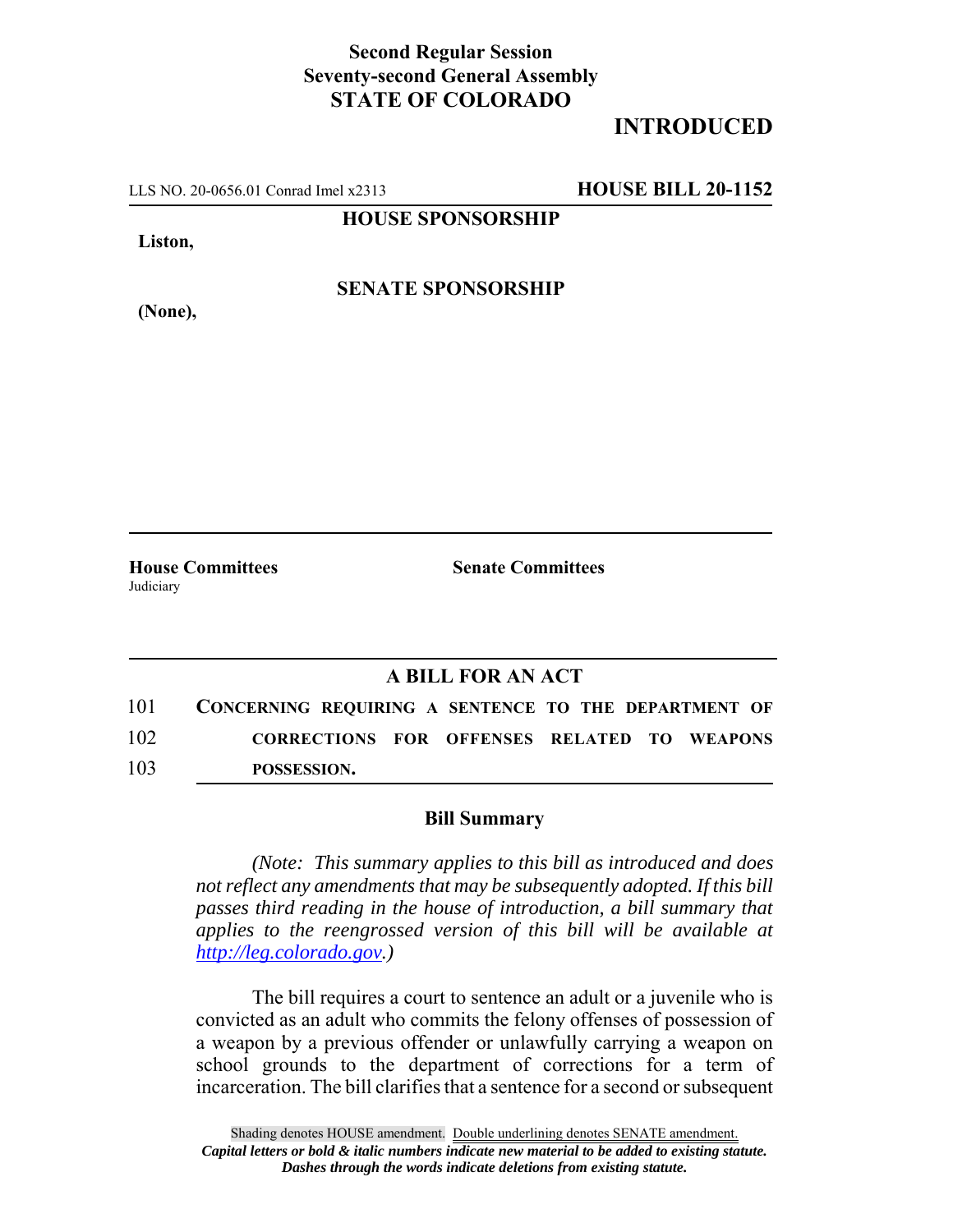offense for possession of a weapon by a previous offender, when the weapon involved is a dangerous weapon or when the prior conviction or adjudication was for burglary, arson, or any felony involving the use of force or the use of a deadly weapon, runs consecutively with any prior sentences being served by the offender.

| $\mathbf{1}$   | Be it enacted by the General Assembly of the State of Colorado:                |
|----------------|--------------------------------------------------------------------------------|
| $\overline{2}$ | <b>SECTION 1.</b> In Colorado Revised Statutes, 18-12-108, amend               |
| 3              | $(5)$ and $(6)(c)(II)$ ; and <b>add</b> $(5.5)$ as follows:                    |
| $\overline{4}$ | 18-12-108. Possession of weapons by previous offenders -                       |
| 5              | <b>definition.</b> (5) (a) A second or subsequent offense under paragraphs (b) |
| 6              | and (c) of subsection $(2)$ and paragraphs (b) and (c) of subsection $(4)$     |
| $\overline{7}$ | PURSUANT TO SUBSECTIONS $(2)(b)$ , $(2)(c)$ , $(4)(b)$ , AND $(4)(c)$ of this  |
| 8              | section is a class 4 felony.                                                   |
| 9              | (b) ANY SENTENCE IMPOSED PURSUANT TO THIS SUBSECTION (5)                       |
| 10             | RUNS CONSECUTIVELY WITH ANY PRIOR SENTENCES BEING SERVED BY THE                |
| 11             | OFFENDER.                                                                      |
| 12             | (5.5) (a) THE COURT SHALL SENTENCE AN ADULT CONVICTED OF                       |
| 13             | AN OFFENSE PURSUANT TO THIS SECTION TO THE DEPARTMENT OF                       |
| 14             | CORRECTIONS FOR A TERM OF INCARCERATION.                                       |
| 15             | (b) FOR THE PURPOSES OF THIS SUBSECTION $(5.5)$ , "ADULT" MEANS                |
| 16             | A PERSON WHO IS EIGHTEEN YEARS OF AGE OR OLDER AT THE TIME OF THE              |
| 17             | COMMISSION OF THE OFFENSE OR A PERSON UNDER EIGHTEEN YEARS OF                  |
| 18             | AGE AT THE TIME OF THE COMMISSION OF THE OFFENSE WHO IS CONVICTED              |
| 19             | AS AN ADULT FOLLOWING DIRECT FILING OF AN INFORMATION OR                       |
| 20             | INDICTMENT IN THE DISTRICT COURT PURSUANT TO SECTION 19-2-517 OR               |
| 21             | TRANSFER OF PROCEEDINGS TO THE DISTRICT COURT PURSUANT TO                      |
| 22             | <b>SECTION 19-2-518.</b>                                                       |
|                |                                                                                |

(6) (c) The written statement shall provide that: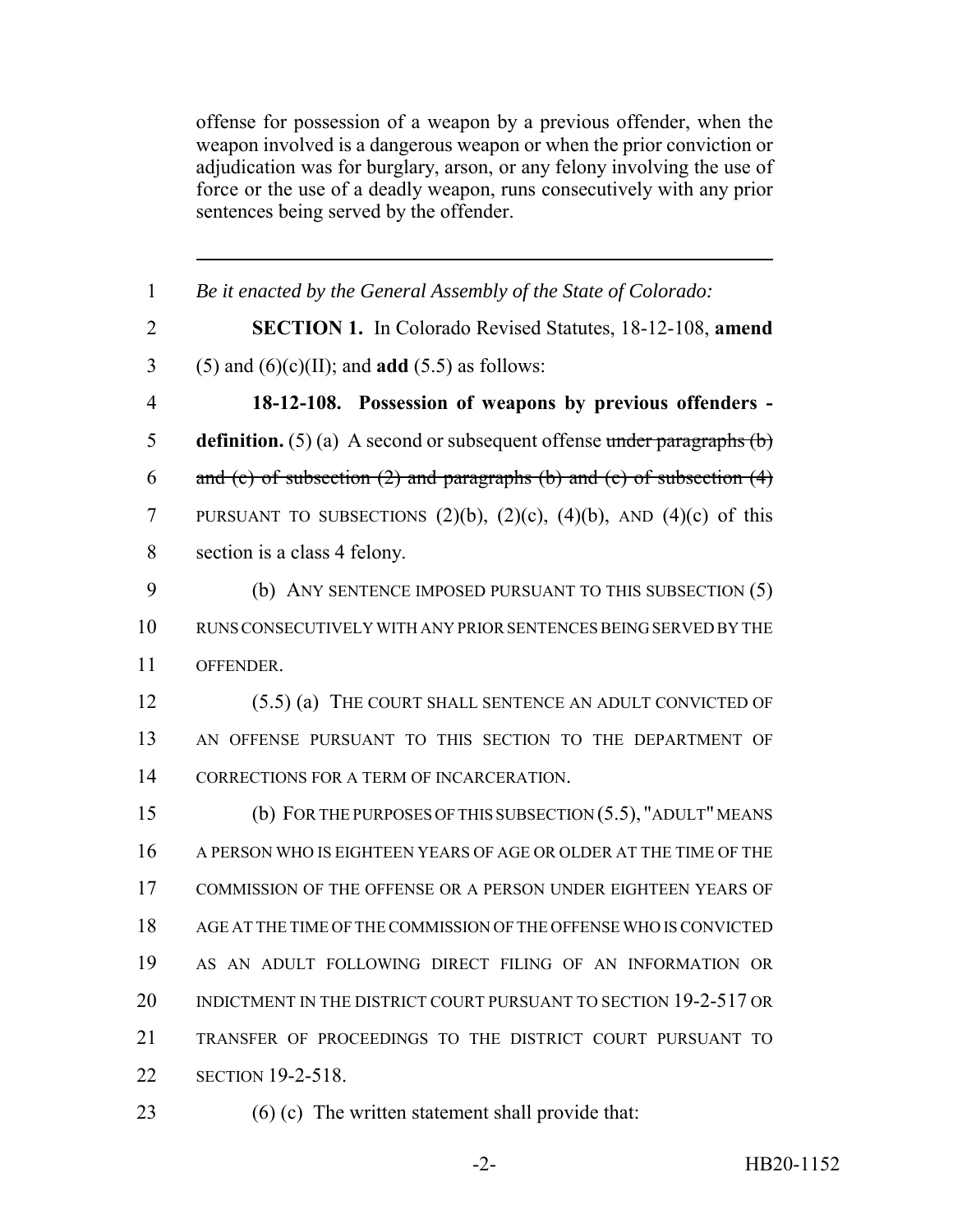1 (II) A CONVICTION FOR A violation of this section may WILL result 2 in a sentence of imprisonment or fine, or both AND MAY ALSO RESULT IN A FINE.

 **SECTION 2.** In Colorado Revised Statutes, 18-12-105.5, **add** 5  $(1.5)$  as follows:

 **18-12-105.5. Unlawfully carrying a weapon - unlawful possession of weapons - school, college, or university grounds - definition.** (1.5) (a) THE COURT SHALL SENTENCE AN ADULT CONVICTED OF AN OFFENSE PURSUANT TO THIS SECTION TO THE DEPARTMENT OF CORRECTIONS FOR A TERM OF INCARCERATION.

 (b) FOR THE PURPOSES OF THIS SUBSECTION (1.5), "ADULT" MEANS A PERSON WHO IS EIGHTEEN YEARS OF AGE OR OLDER AT THE TIME OF THE COMMISSION OF THE OFFENSE OR A PERSON UNDER EIGHTEEN YEARS OF AGE AT THE TIME OF THE COMMISSION OF THE OFFENSE WHO IS CONVICTED AS AN ADULT FOLLOWING DIRECT FILING OF AN INFORMATION OR INDICTMENT IN THE DISTRICT COURT PURSUANT TO SECTION 19-2-517 OR TRANSFER OF PROCEEDINGS TO THE DISTRICT COURT PURSUANT TO SECTION 19-2-518.

 **SECTION 3. Potential appropriation.** Pursuant to section 2-2-703, C.R.S., any bill that results in a net increase in periods of imprisonment in state correctional facilities must include an appropriation of money that is sufficient to cover any increased capital construction, any operational costs, and increased parole costs that are the result of the bill for the department of corrections in each of the first five years following the effective date of the bill. Because this act may increase periods of imprisonment, this act may require a five-year appropriation.

**SECTION 4. Act subject to petition - effective date -**

-3- HB20-1152